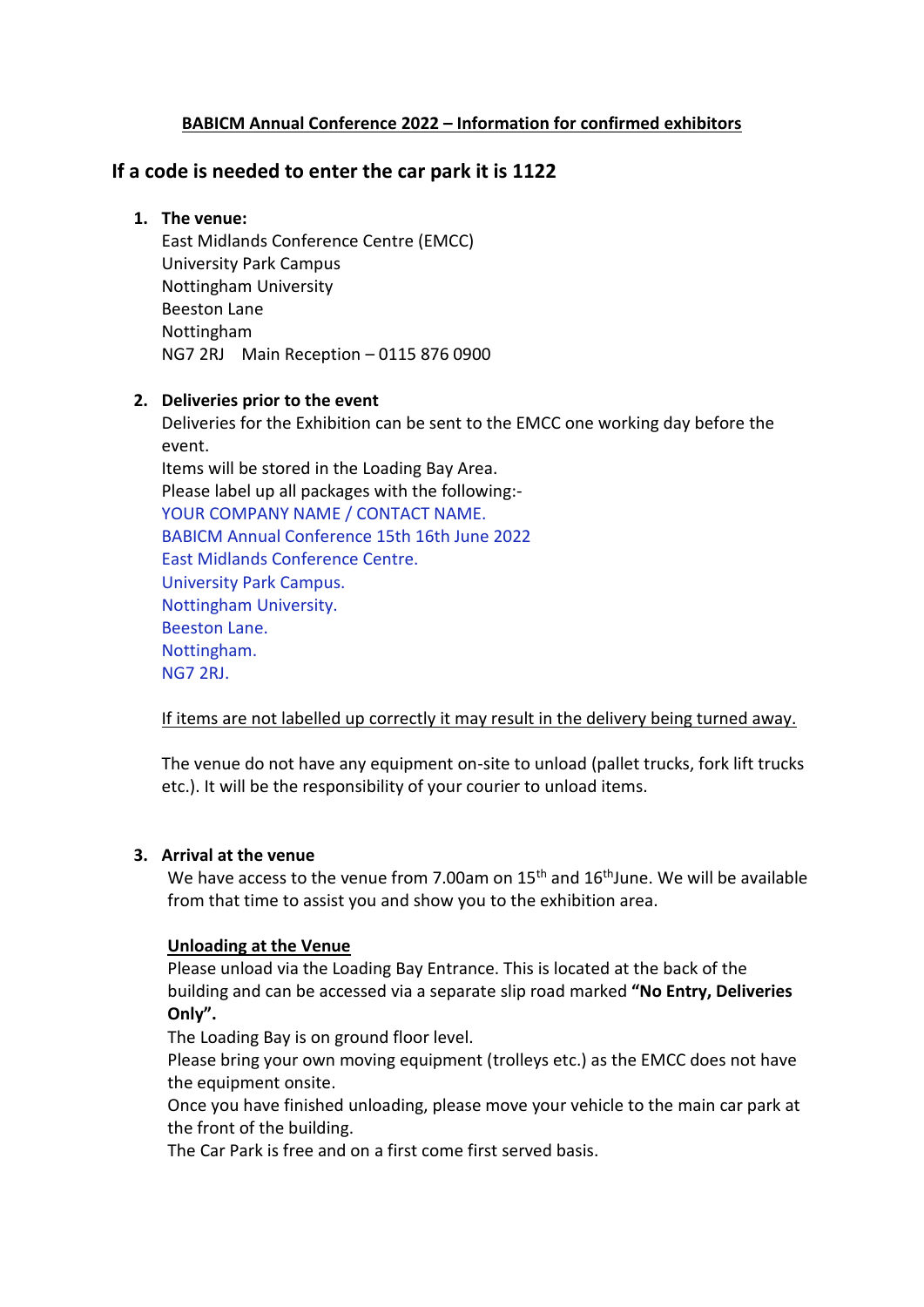#### **4. Directions to the venue**

Please see<https://tinyurl.com/2p83tjs9> for directions and map to the venue. There is plenty of free car parking available.

## **5. Your exhibition space**

Your exhibition space consists of a 3m x 3m space with 1.8m x 0.6m trestle table. Please note that you will need to be able to fit **ALL** of your display material into your allotted space so that delegates can circulate around the exhibition are unrestricted, but also out of courtesy to other exhibitors.

## **6. During the conference**

 $\overline{a}$   $\overline{a}$   $\overline{b}$   $\overline{c}$   $\overline{d}$   $\overline{d}$   $\overline{d}$   $\overline{d}$   $\overline{d}$   $\overline{d}$   $\overline{d}$   $\overline{d}$   $\overline{d}$   $\overline{d}$   $\overline{d}$   $\overline{d}$   $\overline{d}$   $\overline{d}$   $\overline{d}$   $\overline{d}$   $\overline{d}$   $\overline{d}$   $\overline{d}$   $\overline{d}$   $\overline{$ 

Delegates will have the opportunity to visit your stand before the conference begins, during the morning break and at lunch time. On day 1 we will be holding our AGM shortly after the days presentations have finished. Delegates will also have the opportunity to visit your stand at this time too. Timings for both days are as follows:

| Day $1 - 15$ " June                 |                 |
|-------------------------------------|-----------------|
| Registration, coffee and networking | $8.00 - 9.15$   |
| Morning break                       | $11.00 - 11.30$ |
| Lunch break                         | $12.35 - 13.35$ |
| Afternoon break / Day 1 Ends        | $15.20 - 15.50$ |
| $AGM - all$ welcome                 | $15.50 - 16.20$ |
| Day $2 - 16$ <sup>th</sup> June     |                 |
| Registration, coffee and networking | $8.00 - 9.00$   |
| Morning break                       | $10.20 - 10.50$ |
| Lunch break                         | $12.15 - 13.30$ |

There is no afternoon break on day 2 and exhibition stands can be dismantled after the lunch break if you are not attending the presentations.

#### **7. Lunch**

In order for you to maximise networking time, we have arranged for all exhibitor lunches to be available half an hour before the conference breaks for lunch. If you have any **special dietary requirements,** please email us on [secretary@babicm.org](mailto:secretary@babicm.org) on receipt of this email and we will make sure that these are catered for.

#### **8. End of the day**

We are required to vacate the venue by 5pm. Please ask if you require help with packing away your stand. Please can you ensure your courier is ordered for as soon as possible.

#### **Collections**

EMCC Storage is limited so where possible please take all items away with you the day the event finishes.